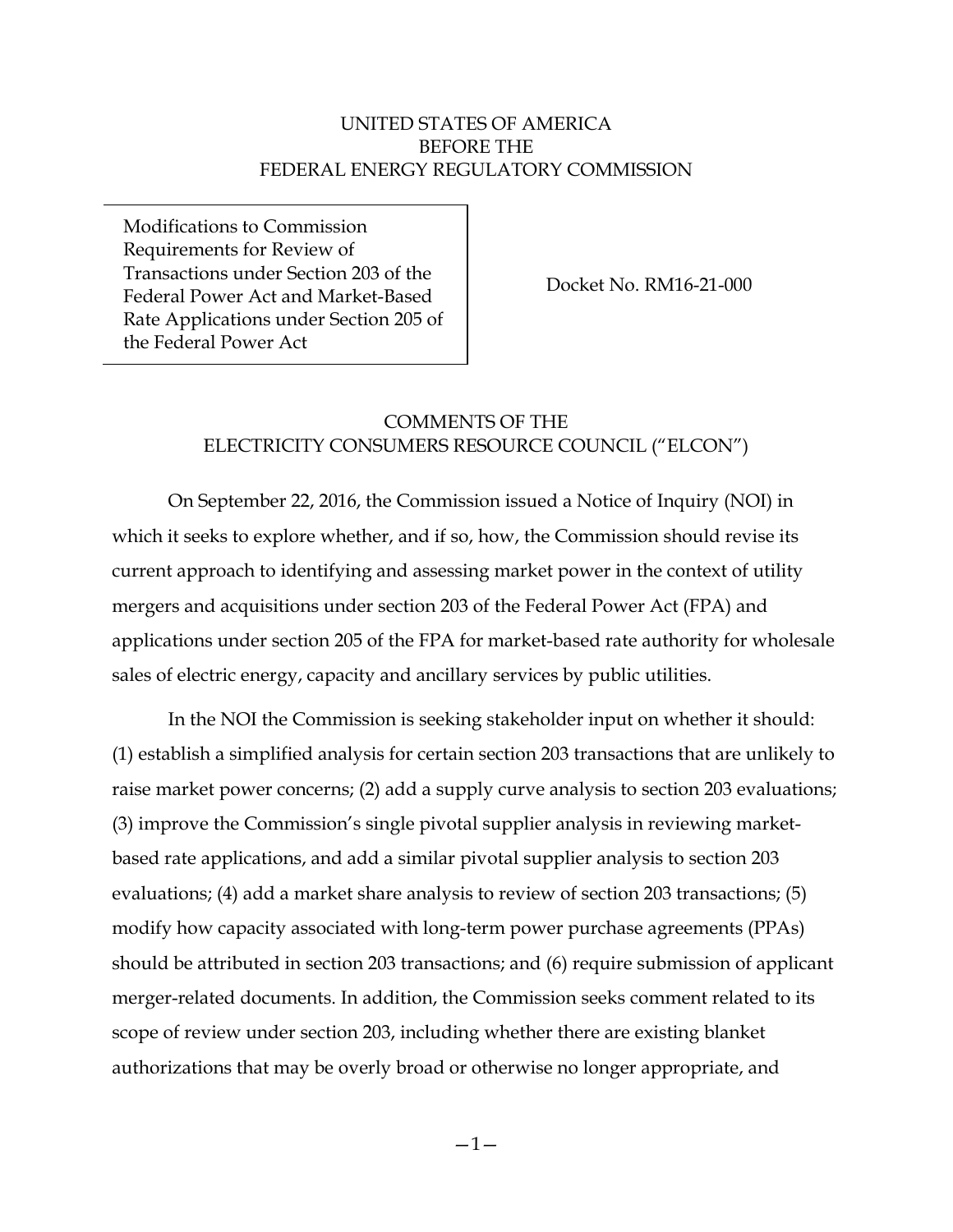whether there are classes of transactions for which further blanket authorizations or form of expedited review would be appropriate.

ELCON appreciates the opportunity to respond to this important NOI. ELCON agrees with the Commission's stated reasons for this NOI and the need to engage in a public inquiry "to gauge whether there is a need to add, modify or eliminate certain requirements." NOI at ¶11. As the association representing large industrial end-use consumers, we have a strong interest in ensuring that the Commission's tools for assessing market power in wholesale electric markets are effective and up to date[1](#page-1-0), including "harmonizing its analysis of transactions under section 203 and its marketbased rate analysis under section 205, streamlining the process for certain applicants that submit section 203 filings, and obtaining additional information from applicants that may help better inform the Commission's analyses." NOI at ¶11-12.

#### SUMMARY OF ELCON'S POSITION

ELCON's comments primarily address strengthening the Commission's review of section 203 merger applications and in that regard our comments support almost all the proposals suggested in the NOI for the purpose of advancing to a Notice of Proposed Rulemaking (NOPR). The increased concentration of production capacity in the hands of a few major utility players is cause for concern because the power system is naturally prone to unilateral market power. The Commission's open-access policies have certainly added more "competition" to the industry but specific product markets remain hard to define and quantify in bilateral markets and the hybrid structures of ISOs and RTOs than they are in truly competitive markets. This dictates a need to tighten the Commission's section 203 analysis. It has been said that "[a]ll mergers affect

 $\overline{\phantom{a}}$ 

<span id="page-1-0"></span><sup>1</sup> This includes consistency with the horizontal merger guidelines of the Department of Justice (DOJ) and the Federal Trade Commission (FTC).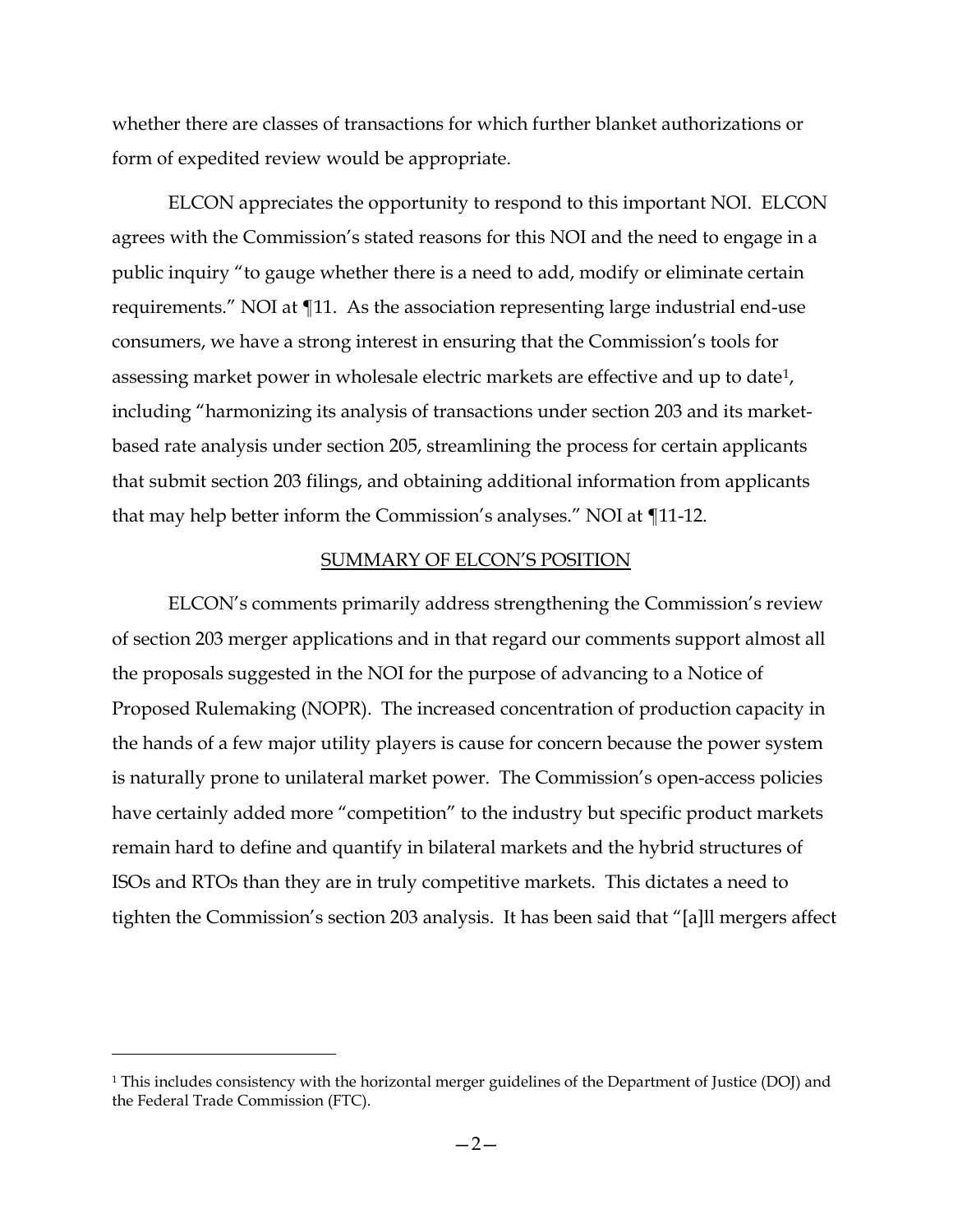competition, some by creating superior competitors and others by creating potential monopolists."[2](#page-2-0) The Commission's task is to avoid the latter.

# COMMENTS

### A. Simplified *De Minimis* Analysis in Section 203 Applications

An applicant for a section 203 merger approval can demonstrate that the proposed transaction will not have an adverse impact on competition by explaining how the transaction results in a *de minimis* change in its market power. The Commission seeks comment on whether a threshold is appropriate to determine whether a transaction's impact can be determined to be *de minimis*, and if so, how that threshold should be calculated. The Commission also seeks comment on whether the so-called "2ab analysis" sufficiently demonstrates that the transaction does not impact horizontal market power. The 2ab analysis is a calculation intended to demonstrate that a change in the Herfindahl-Hirschman Index (HHI), based on the installed capacity of the merger parties compared to the market size, is *de minimis*.

The Commission has put forward certain "preliminary steps" that a *de minimis* analysis could include to estimate market share:

(1) identify the default relevant geographic market as the balancing authority area (BAA) or regional transmission organization/independent system operator (RTO/ISO) market (or submarket, if known or appropriate); (2) identify the default product market as installed capacity, or identify the actual transactions in the relevant geographic market; and (3) calculate the existing (i.e., pre-transaction) market shares of the two transacting parties in the default relevant geographic market, where the results of that calculation would be measured against a specific threshold, such that if the product of the pre-transaction market shares is less than the threshold, the Commission would not require a full Competitive Analysis Screen. NOI at ¶16.

ELCON supports this approach. ELCON takes no position on the continued efficacy of the 2ab analysis.

 $\overline{\phantom{a}}$ 

<span id="page-2-0"></span><sup>2</sup> Robert J. Michaels, "Market Power in Electric Utility Mergers: Access, Energy, and the Guidelines," *Energy Law Journal*, Volume 17, 1996.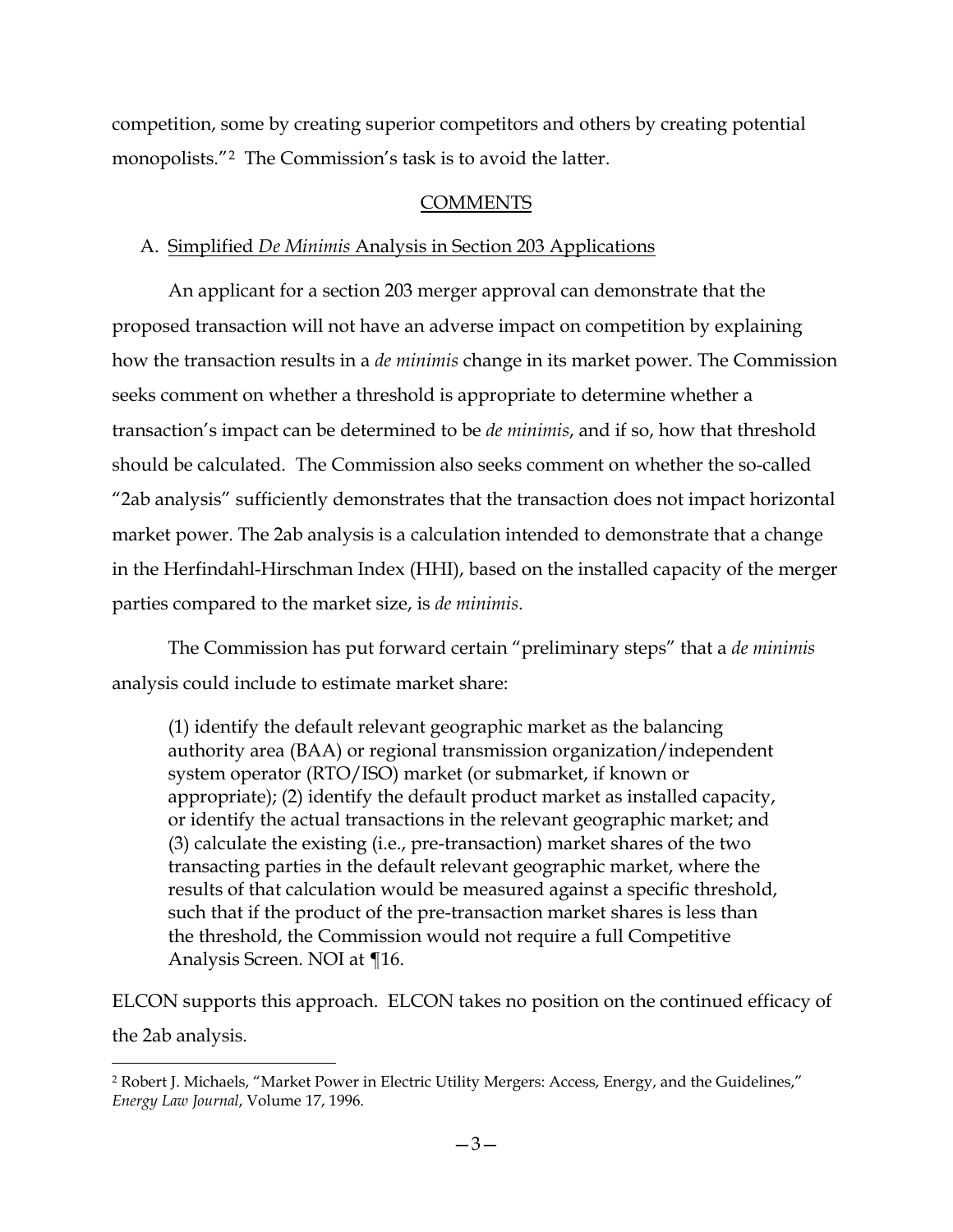#### B. Serial *De Minimis* Mergers

As explained in the NOI: "Serial acquisitions have the potential to result in an applicant with a larger market share incrementally acquiring additional capacity such that each proposed transaction individually would not require a full Competitive Analysis Screen, but taken as a whole would require a more in depth examination. That is, a particular entity could be a serial acquirer and amass market power from a number of small incremental transactions." NOI at ¶19. The Commission requests comment on whether it should incorporate consideration of incremental acquisitions into its competition analysis as well as into its analysis of whether a proposed transaction is *de minimis*. ELCON supports the consideration of incremental acquisitions into its competition analysis. One approach for accomplishing this review is to retroactively analyze the net effect of past acquisitions.

#### C. Supply Curve Analysis

As explained in the NOI: "The Commission also seeks comment on whether the existing section 203 horizontal market power analysis could be strengthened by incorporating a supply curve analysis. A supply curve analysis overlays a demand curve and a supply curve in order to assess whether a merged company has the ability and incentive to exercise market power by withholding output from marginal units (i.e., ability units) to raise prices in order to benefit its baseload units (i.e., incentive units) and increase its total profits. The supply curve is constructed using generation dispatch costs from the market. The ability to withhold output depends on the amount of marginal capacity that would be controlled by the merged firm, and the incentive to withhold output depends on the amount of inframarginal capacity that could benefit from higher prices." NOI at ¶20.

ELCON strongly supports the inclusion of a supply curve analysis as a requirement of the section 203 horizontal market power analysis. The potential for the

 $-4-$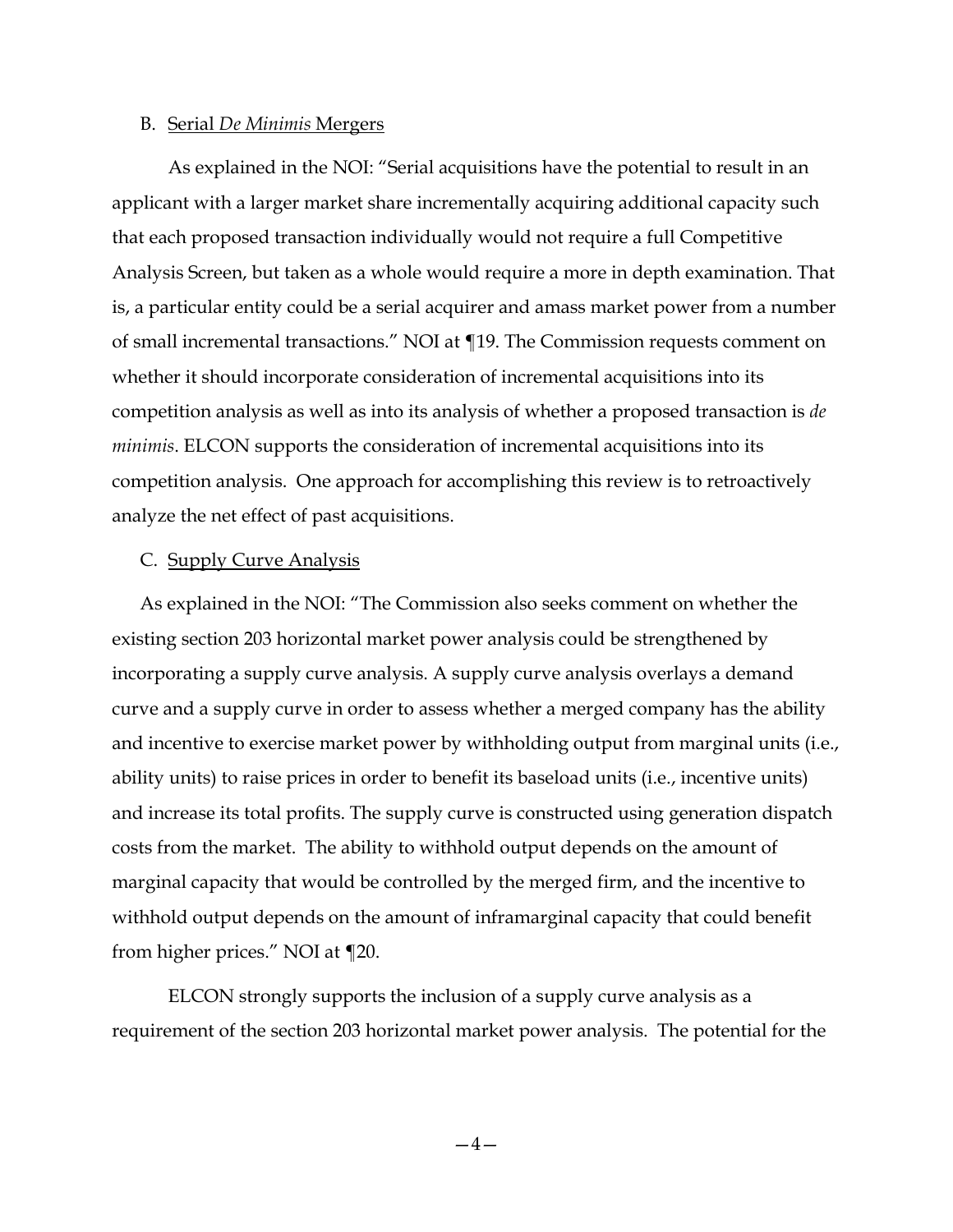exercise of unilateral market power is well known in wholesale electric markets,<sup>[3](#page-4-0)</sup> and it is long overdue that merger reviews carefully scrutinize the potential for this anticompetitive behavior.

# D. Pivotal Supplier Analysis

As explained in the NOI: "The Commission uses a pivotal supplier analysis as an indicative screen and for the delivered price test aspect of its assessment of whether an applicant seeking market-based rate authority under FPA section 205 has market power. The Commission is interested in receiving comment on its current use of the pivotal supplier test in the context of market-based rates, whether adding a pivotal supplier test in the Commission's FPA section 203 analysis would provide valuable information to assess whether a party to the transaction is pivotal prior to the transaction, whether the transaction would render the party pivotal, and whether the degree to which a party to the transaction is pivotal is enhanced by the transaction." NOI at  $\P$ 22.

ELCON supports the application of "an appropriately constructed pivotal supplier screen" to the Commission's review of section 203 merger applications. The analysis should also be applied to capacity and ancillary services markets as well as the energy markets. Because a pivotal supplier analysis can reveal the ability to exercise market power, as small changes in supply can lead to large changes in price, the pivotal supplier analysis is a critical component of section 205 reviews, and it should be extended to section 203 review as well. The analysis should be used both to determine if a merger transaction causes an applicant to become pivotal as well as to require mitigation to alleviate any enhancement in an applicant's status as a pivotal supplier resulting from the transaction.

<span id="page-4-0"></span>l <sup>3</sup> See Frank A. Wolak, "Unilateral Market Power in Wholesale Electricity Markets," *CESifo DICE Report*,. 2/2006. [http://web.stanford.edu/group/fwolak/cgi-](http://web.stanford.edu/group/fwolak/cgi-bin/sites/default/files/files/Unilateral%20Market%20Power%20in%20Wholesale%20Electricity%20Markets_Feb%202006_Wolak.pdf)

[bin/sites/default/files/files/Unilateral%20Market%20Power%20in%20Wholesale%20Electricity%20Mar](http://web.stanford.edu/group/fwolak/cgi-bin/sites/default/files/files/Unilateral%20Market%20Power%20in%20Wholesale%20Electricity%20Markets_Feb%202006_Wolak.pdf) [kets\\_Feb%202006\\_Wolak.pdf](http://web.stanford.edu/group/fwolak/cgi-bin/sites/default/files/files/Unilateral%20Market%20Power%20in%20Wholesale%20Electricity%20Markets_Feb%202006_Wolak.pdf)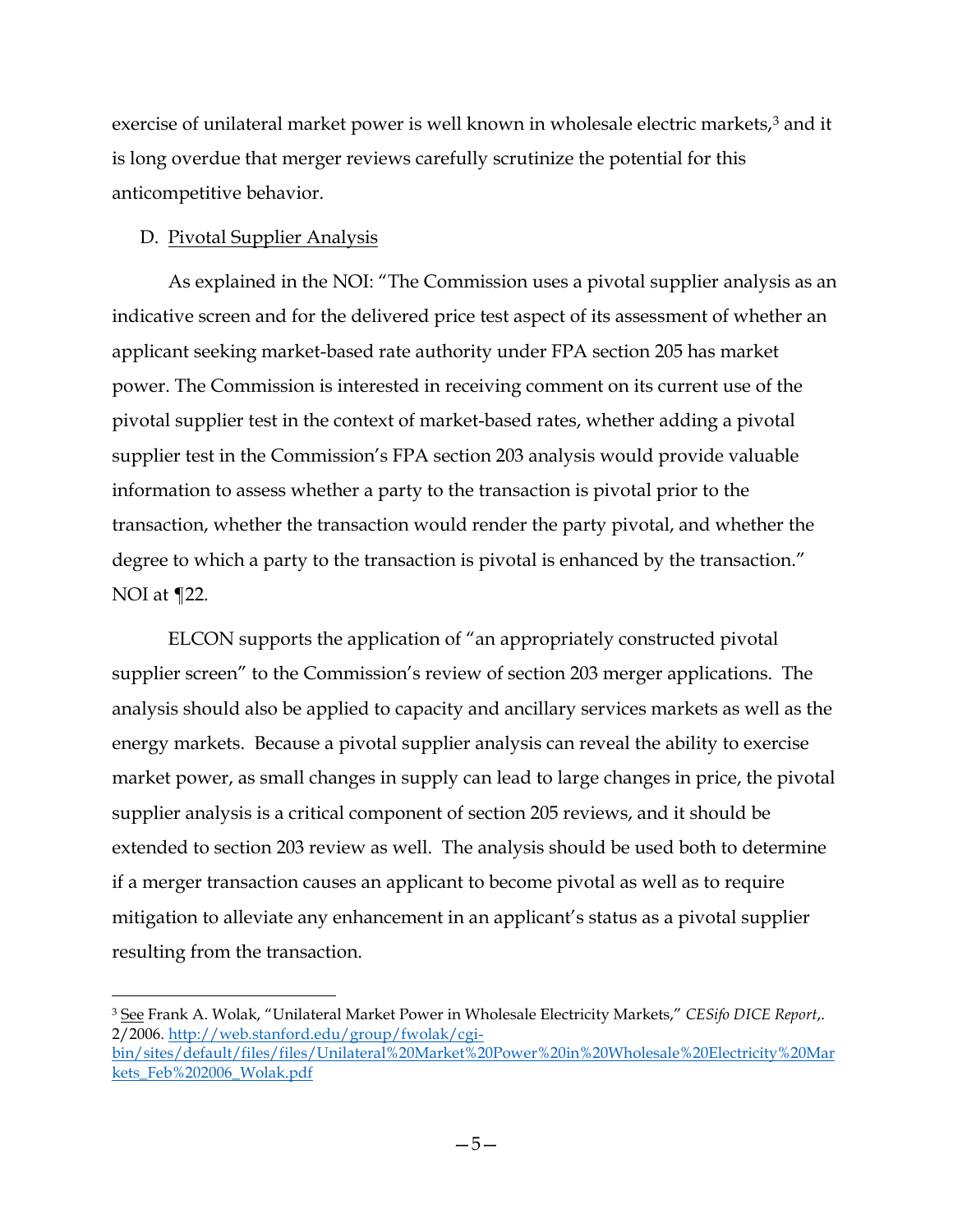#### E. Market Share Analysis

The Commission's section 203 analysis focuses primarily on changes in market concentration resulting from the proposed merger. It does not address market share. The Commission seeks comment on the potential benefits of expanding its section 203 analysis to include an examination of market share. NOI at ¶28. Unlike the pivotal supplier analysis that focuses on the size of the applicant relative to the maximum capacity needed to serve load, a market share analysis would focus on the size of the applicant relative to all other suppliers in the market.

ELCON supports the use of a market share analysis in section 203 reviews. We are amenable to a 20% threshold as currently used in evaluating applications for market-based rate authority. This should be a start. It should be applied to all relevant markets: energy, capacity and ancillary services. With respect to entities that engage in serial acquisitions, section 203 reviews must consider changes in market concentration resulting from the entity's past mergers and acquisitions going back at least to the implementation of Order No. 2000.

#### F. Capacity Associated with Power Purchase Agreements

When a section 203 applicant seeks to acquire an ownership interest in a generation facility that it controls pursuant to an existing Power Purchase Agreement (PPA), the Commission attributes the capacity of the facility to the applicant's preacquisition market share. In the NOI, the Commission states that it is concerned that this approach fails to consider the long-term competitive implications of the acquisition, including that the transaction may prevent competitive supply from reentering the market upon expiration of the PPA.

ELCON supports the use of alternative analytical tools to account for the capacity associated with long-term firm PPAs to increase the accuracy of the Commission's market power analyses with respect to such PPAs. This would include, for example, a requirement that the applicant provide a delivered price test analysis

—6—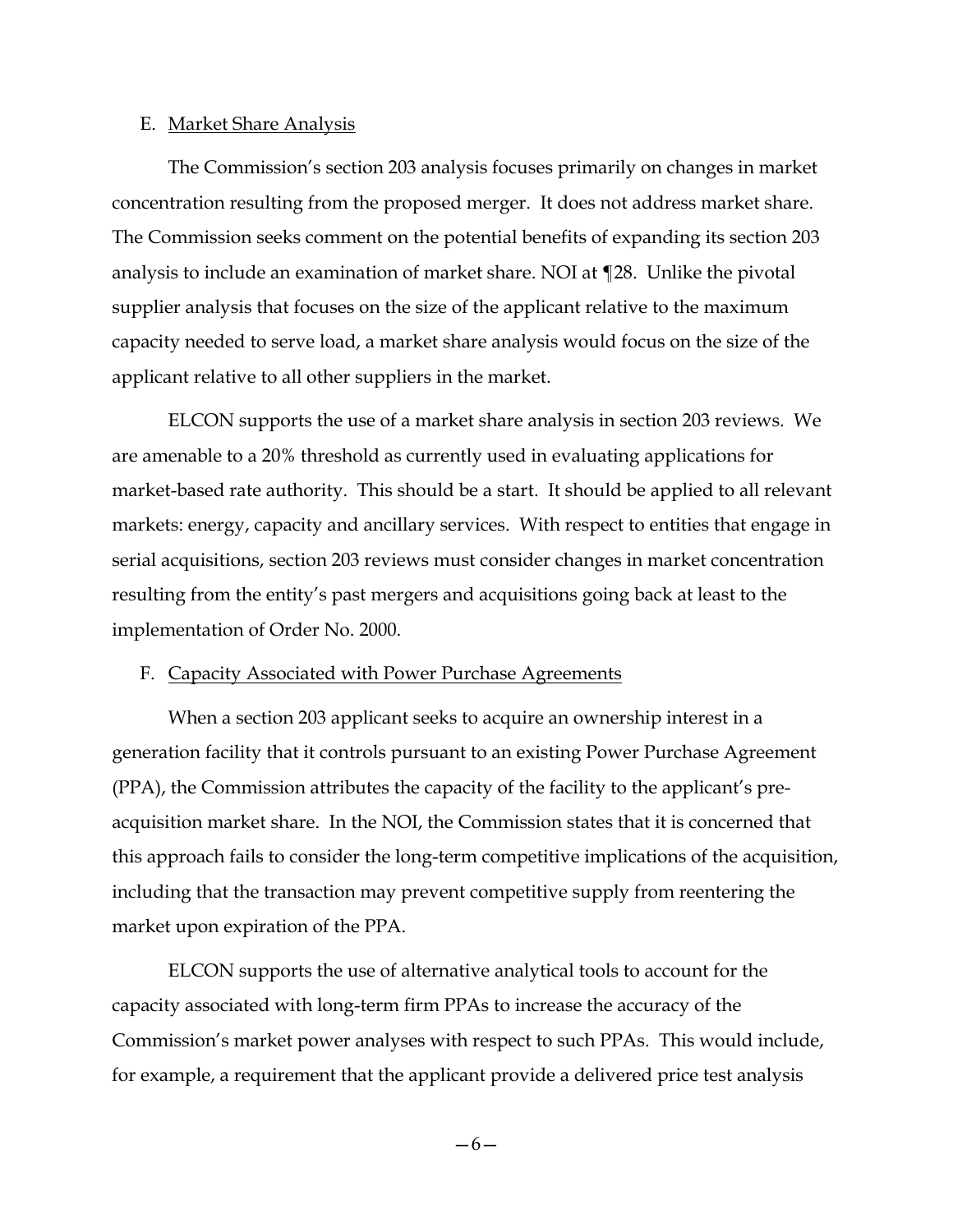showing the HHI impacts under two different scenarios: (1) with the capacity attributed solely to the current facility owner; and (2) with the capacity attributed solely to the applicant proposing to acquire the facility. Alternatively, the Commission could attribute a facility's capacity to the facility owner only under certain circumstances, including: (1) if the term of the PPA began one year or less prior to the filing of the section 203 application; (2) if the PPA expires prior to the end of the study period used in the applicant's delivered price test analysis; or (3) if the facility is external to the purchaser's Balancing Authority Area (BAA) but does not have firm transmission service to the purchaser's BAA. Applicants with long-term firm PPAs could also be required to justify in a detailed manner why the capacity in question should be attributed to the facility purchaser.

#### G. Applicant Merger-Related Documents

The Commission seeks comment on whether section 203 applications should include other documents privy to the applicant – such as consultant reports – and which have been submitted to other government agencies such as DOJ and/or FTC. ELCON supports this requirement.

#### H. Blanket Authorizations

After 2005, with the enactment of EPAct2005, the Commission granted blanket authorizations for certain types of transactions, including foreign utility acquisitions by holding companies, intra-holding company system financing and cash management arrangements, certain internal corporate reorganizations, and certain investments in transmitting utilities and electric utility companies. Under these blanket authorizations, even though the transaction may be jurisdictional under section 203, no application or prior Commission authorization is needed prior to completing the transaction although some have reporting requirements and other conditions. Later, the Commission established five additional blanket authorizations. Four of these blanket authorizations apply to transactions in which a public utility seeks to transfer its outstanding voting securities to another holding company that has already been granted blanket

—7—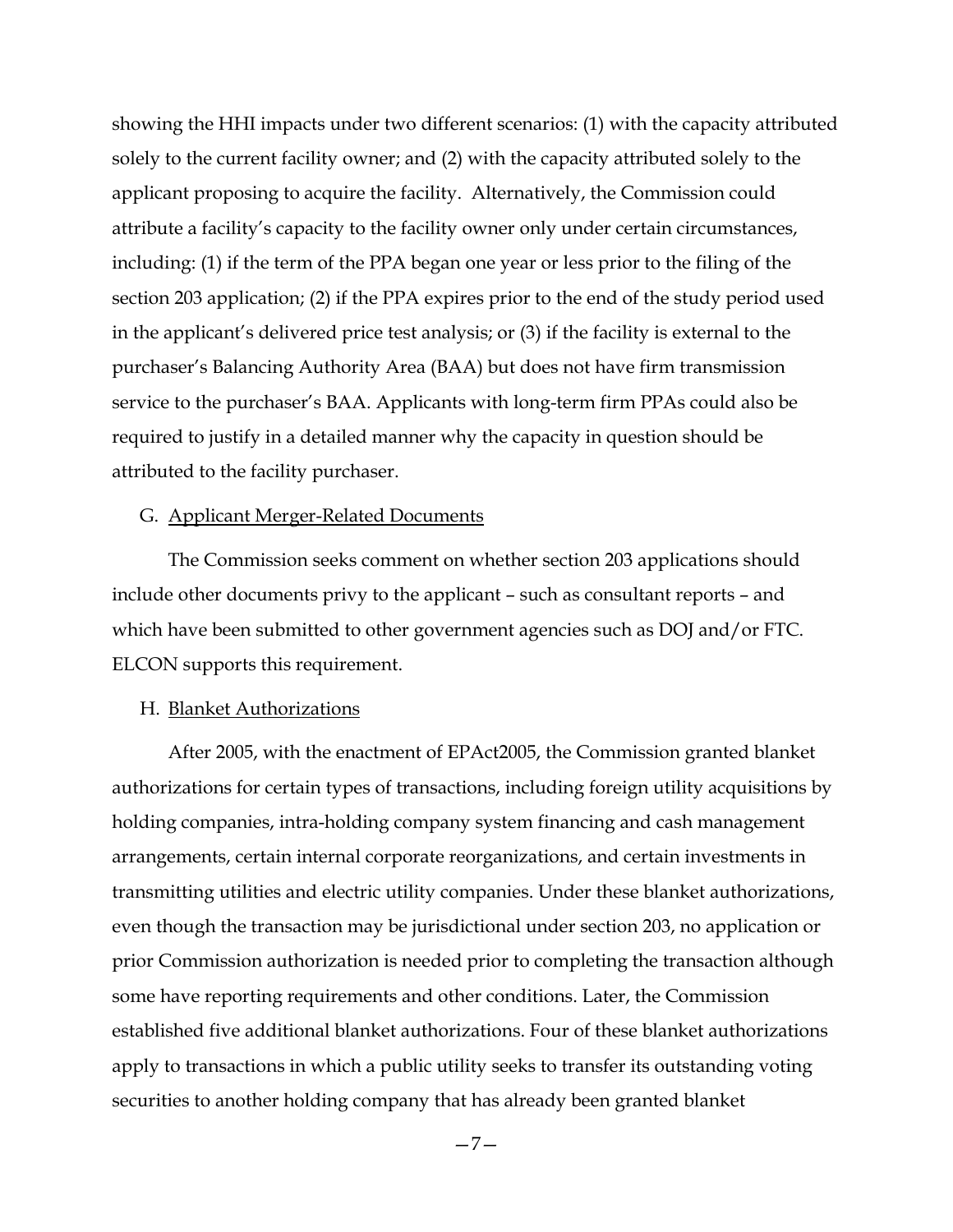authorization. The fifth blanket authorization applies to the acquisition or disposition of a jurisdictional contract where: (1) neither the acquirer nor transferor has captive customers or owns or provides transmission service over jurisdictional transmission facilities; (2) the contract does not convey control over the operation of a generation or transmission facility; (3) the parties to the transaction are neither affiliates nor associate companies; and (4) the acquirer is a public utility.

Since these blanket authorizations were granted, the electric industry has undergone substantial change including continued market development and expansion of RTOs/ISOs, consolidation among utilities, such that the conditions that gave rise to the blanket authorizations currently in effect may no longer be appropriate. For example, it may no longer be appropriate to grant blanket authorizations to holding companies that only hold exempt wholesale generators (EWGs), as EWGs now make up a significant portion of supply and any transaction involving these generators could affect wholesale rates by impacting competition. The Commission seeks comment on whether there are existing blanket authorizations under section 203 that are no longer appropriate.

ELCON believes that the simple answer is "yes" and with one exception we would defer to the Commission's judgment (and the recommendations of stakeholder groups that share our concerns regarding industry concentration and market power) for identifying suitable candidates that would no longer qualify for a blanket authorization. ELCON supports the continued blanket authorization for PURPA Qualifying Facilities (QFs) as they do not raise the same magnitude of market power issues as EWGs. We would welcome the opportunity to review the merits of these proposals in a future NOPR.

#### I. Transactions Subject to Only Section 203(a)(1)(B)

In EPAct 2005, Congress revised the scope of the Commission's jurisdiction under section 203. While certain provisions of Section 203 include a "minimum threshold" of \$10 million for transactions requiring FERC approval, Section 203(a)(1)(B)

—8—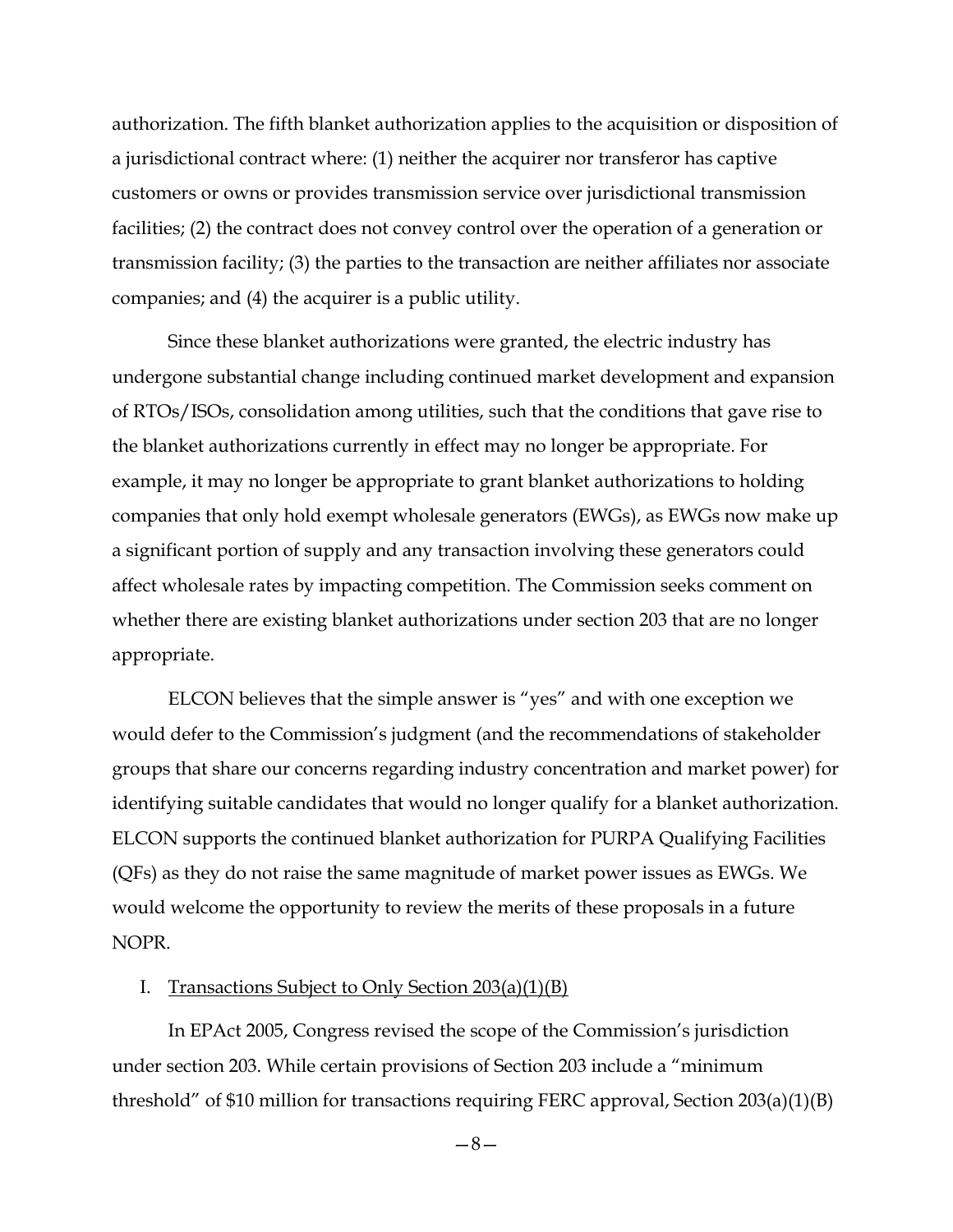provides that a public utility must seek FERC authorization before it merges or consolidates its jurisdictional facilities with those of another person, without any minimum dollar threshold. FERC observes that the lack of a monetary threshold for mergers and consolidations has resulted in applicants seeking approval for transactions that do not pose competitive concerns and seeks comments on whether there are categories of transactions falling within the scope of Section 203(a)(1)(B) that should be subject to abbreviated filing requirements.

ELCON generally opposes the need for a monetary threshold associated with mergers or consolidations given that the potential for creating a new pivotal supplier could exist with a relatively small (in financial terms) merger or consolidation. We suspect that this was the reason for the Commission's existing interpretation of section 203(a)(1)(B). Should the Commission decide to propose a threshold, we highly recommend that it be rebuttable.

#### ###

Respectfully submitted,

### /s/ JOHN P. HUGHES

John P. Hughes President and CEO ELECTRICITY CONSUMERS RESOURCE COUNCIL 1101 K Street, NW, Suite 700 Washington, DC 20005 Email: jhughes@elcon.org Phone: (202) 682-1390

Dated: November 28, 2016